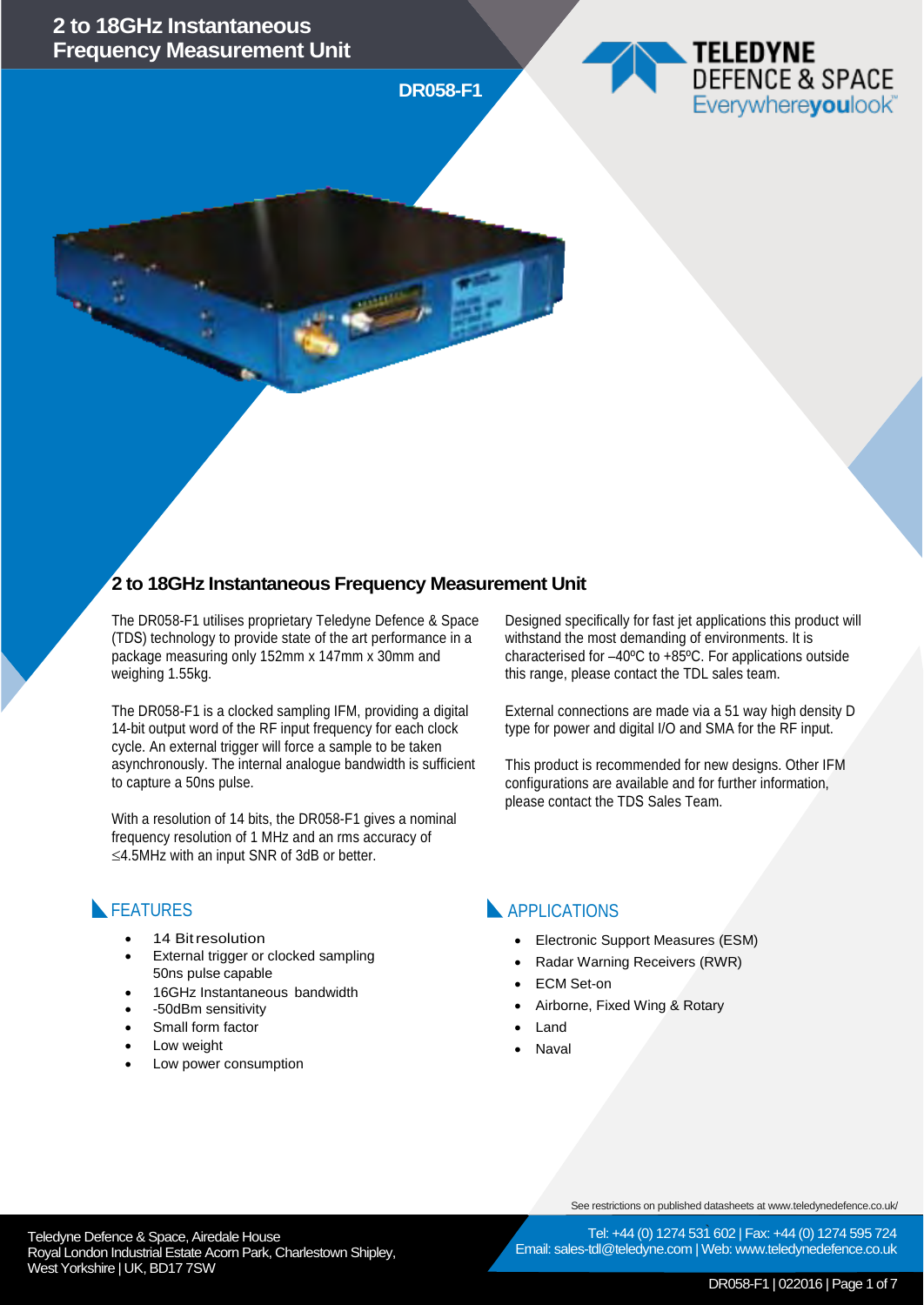# ELECTRICAL SPECIFICATIONS

| <b>Ref</b>              | <b>Parameter</b>                             | <b>Units</b> | <b>Value</b> |              | <b>Notes</b> |                |
|-------------------------|----------------------------------------------|--------------|--------------|--------------|--------------|----------------|
|                         |                                              |              | <b>Min</b>   | <b>Nom</b>   | <b>Max</b>   |                |
| $\mathbf{1}$            | <b>Operating Frequency Range</b>             | GHz          | 1.955        |              | 18.045       |                |
| $\mathbf{2}$            | Unambiguous Bandwidth                        | <b>GHz</b>   | 1.5          |              | 18.5         |                |
| 3                       | <b>Frequency Resolution</b>                  | <b>MHz</b>   |              | $\mathbf{1}$ |              | 1              |
| $\overline{\mathbf{4}}$ | <b>Digital Frequency Resolution</b>          | <b>Bits</b>  |              | 14           |              |                |
| $5\phantom{.0}$         | <b>Clock Rate</b>                            | <b>MHz</b>   | 15           |              | 50           |                |
| 6                       | <b>Throughput Time</b>                       | ns           | 88           |              | 118          | $\overline{2}$ |
| $\overline{7}$          | RF Input Dynamic Range                       | dBm          | $-50$        |              | 10           |                |
| 8                       | RF Input Signal/Noise Ratio                  | dB           | 3            |              |              | 3              |
| 9                       | RF Input Pulse Width                         | ns           | 50           |              | <b>CW</b>    | 4              |
| 10                      | <b>Recovery Time</b>                         | ns           |              |              | 50           | 5              |
| 11                      | RF Input VSWR                                |              |              |              | 2.2:1        |                |
| 12                      | Frequency Error (RMS) at 3 dB SNR            | <b>MHz</b>   |              |              | 4.5          | 6              |
| 13                      | Frequency Peak Error at 3 dB SNR             | <b>MHz</b>   |              | 15           |              | 6              |
| 14                      | Peak Error Rate at 3 dB SNR                  | $\%$         |              |              | 0.04         | $\overline{7}$ |
| 15                      | Bad Data Error Rate at 3 dB SNR              | %            |              |              | 1            | 8              |
| 16                      | Simultaneous Signal: Level                   | dBc          | 10           |              |              | 9              |
| 17                      | Simultaneous Signal: Frequency<br>Separation | <b>MHz</b>   |              | 100          |              | 9              |
| 18                      | <b>Overload Power</b>                        | dBm          |              |              | 20           | 10             |
| 19                      | Temperature Range (operating)                | $^{\circ}C$  | $-40$        |              | 85           |                |
| 20                      | <b>Power Consumption</b>                     | <b>Watts</b> |              |              | 25           |                |
| 21                      | Power Supply Current: +12v Rail              | mA           |              |              | 900          |                |
| 22                      | Power Supply Current: +5v Rail               | mA           |              |              | 2500         |                |
| 23                      | Power Supply Current: -5v Rail               | mA           |              |              | 350          |                |
| 24                      | Weight (Approx.)                             | kg           |              |              | 1.55         |                |

1. Nominal frequency resolution is unambiguous bandwidth divided by number of bits.<br>2. See timing diagrams. Based on a 50 MHz clock.

- 2. See timing diagrams. Based on a 50 MHz clock.<br>3. Minimum SNR required for nominal operation.
- 3. Minimum SNR required for nominal operation.<br>4. Minimum pulse width is defined by internal vide
- 4. Minimum pulse width is defined by internal video bandwidth.<br>5. Given as the maximum time required between the removal
- Given as the maximum time required between the removal of a pulse of RF at any power within the operating dynamic range and the arrival of the next pulse to ensure the correct measurement of the second pulse.
- 6. The actual resolution, i.e.,the change of frequency required to change 1 bit of the output word varies with frequency. The rms accuracy is calculated as the standard deviation of the frequency distribution. The rms accuracy is specified for 3dB and 0dB input SNR. The rms error excludes those measurements that are flagged as "bad data".
- 7. The percentage number of measurements that exceed the peak error frequency.<br>8. The percentage number of measurements that cause the 'bad data' signal to be
- 8. The percentage number of measurements that cause the 'bad data' signal to be asserted.<br>9. Simultaneous signals are defined as signals which overlap by at least 30ns during a m
- Simultaneous signals are defined as signals which overlap by at least 30ns during a measurement cycle. A valid measurement will be made on the larger of two signals provided that a) the amplitude difference between them is 10dB and b) there is at least 100MHz frequency separation.
- 10. Maximum input power without damage.

See restrictions on published datasheets at www.teledynedefence.co.uk/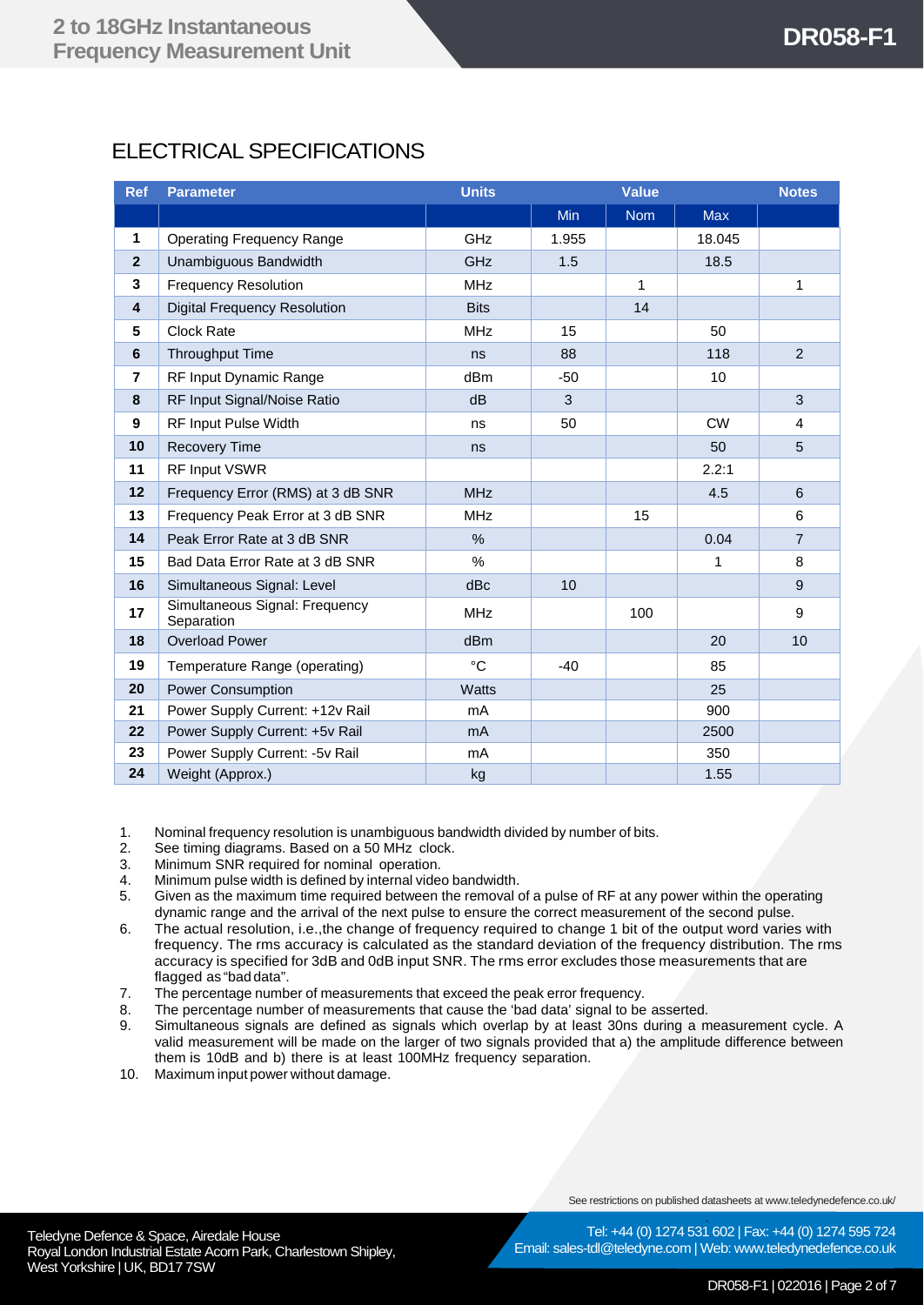### TIMING INFORMATION

Continuously Clocked Mode



| <b>Parameter</b> | <b>Description</b>                                 | <b>Min</b>      | <b>Timings</b><br><b>Nominal</b> | <b>Max</b>       |
|------------------|----------------------------------------------------|-----------------|----------------------------------|------------------|
| <b>Tclk</b>      | ClockPeriod                                        | $20$ ns         |                                  | 67 ns            |
| <b>Trfpw</b>     | <b>RF Pulse Width</b>                              | Tclk+30 ns      |                                  | <b>CW</b>        |
| <b>Topdly</b>    | Data Output Delay                                  | 0 <sub>ns</sub> |                                  | 10 <sub>ns</sub> |
| Tvs              | Video Settling time                                | $15$ ns         |                                  | $25$ ns          |
| <b>Tmeas</b>     | Throughput Time from settled video<br>digitisation |                 | $T$ clk $(3.5\pm0.5)$ +Topdly    |                  |

Note that the recovery time between two consecutive pulses can be as low asTclk. No Data Valid output is provided in continuous clock mode.

See restrictions on published datasheets at www.teledynedefence.co.uk/

Teledyne Defence & Space, Airedale House and the contract of the Contract of Tel: +44 (0) 1274 531 Royal London Industrial Estate Acorn Park, Charlestown Shipley, West Yorkshire | UK, BD17 7SW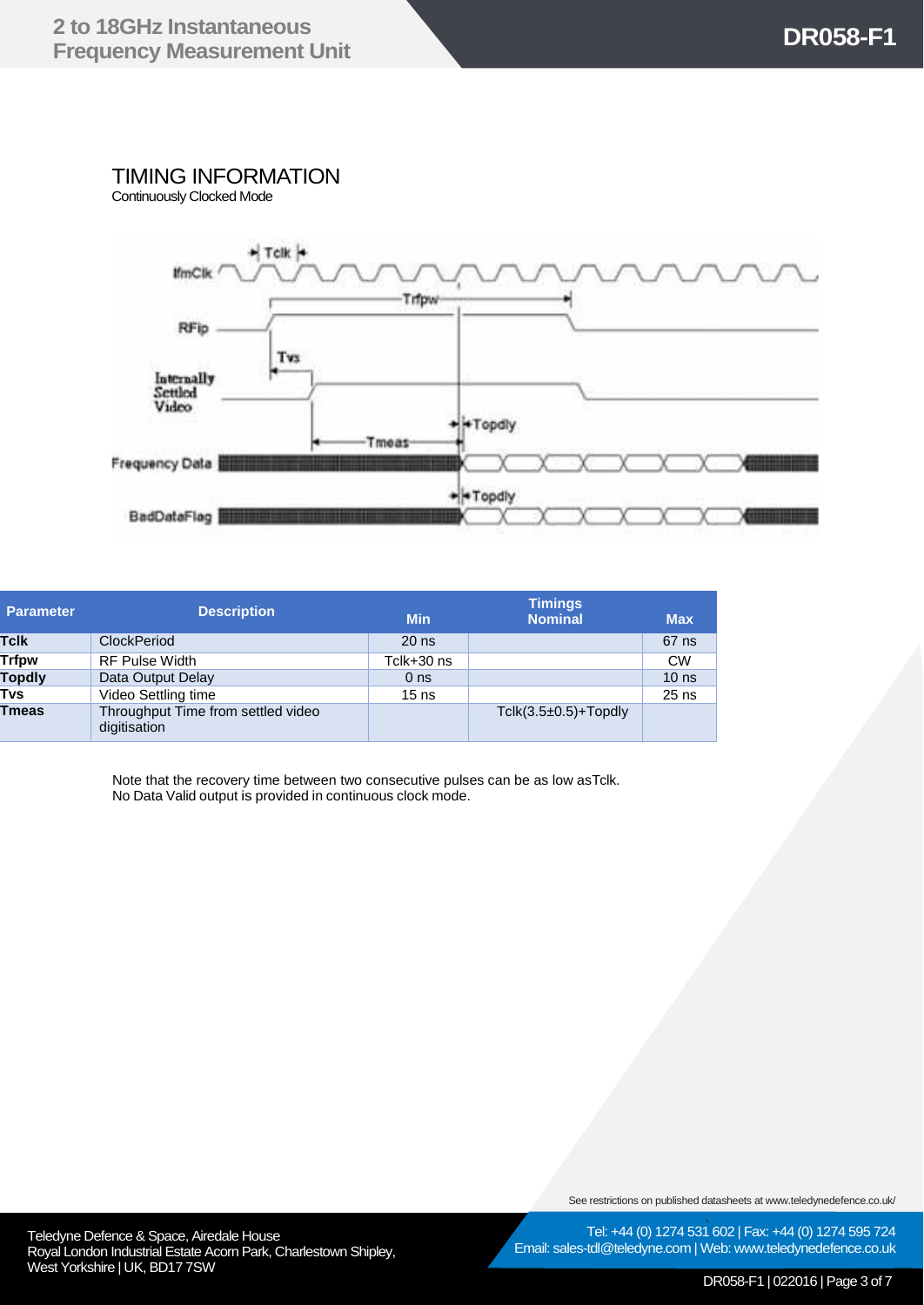## TIMING INFORMATION



| <b>Parameter</b> | <b>Description</b>     | <b>Timings</b>  |                                             |                  |  |
|------------------|------------------------|-----------------|---------------------------------------------|------------------|--|
|                  |                        | <b>Min</b>      | <b>Nominal</b>                              | <b>Max</b>       |  |
| <b>Tclk</b>      | <b>Clock Period</b>    | $20$ ns         |                                             | $67$ ns          |  |
| <b>Trfpw</b>     | <b>RF Pulse Width</b>  | $50$ ns         |                                             | <b>CW</b>        |  |
| <b>Textrpw</b>   | External Trigger Width | $35$ ns         |                                             | <b>CW</b>        |  |
| <b>Topdly</b>    | Data Output Delay      | 0 <sub>ns</sub> |                                             | 10 <sub>ns</sub> |  |
| Trec (Note 1)    | <b>Recovery Time</b>   |                 |                                             | $50$ ns          |  |
| Ttrd (Note 2)    | Trigger Delay from RF  | 4 ns            |                                             | $12$ ns          |  |
| <b>T</b> meas    | Throughput Time        |                 | Trd+Tclk<br>$(4.5 \pm 0.5) + \text{Topdly}$ |                  |  |

Note 1 If a second pulse starts within this period the frequency measured may not be correct. Note 2 This timing will ensure that the frequency within a 50 ns pulse is measured correctly..

When no external trigger is supplied, but RF is present, the device will run in continuous clock mode. The rising edge of ExtTrigger causes the digitized tier video data at the front of the pipeline to be held (frozen) after a delay of approximately 25 ns (to allow video to settle) for a minimum period of 1 clock cycle to guarantee that this data enters the pipeline at the next rising clock edge.

See restrictions on published datasheets at www.teledynedefence.co.uk/

Teledyne Defence & Space, Airedale House and the contract of the Contract of Tel: +44 (0) 1274 531 Royal London Industrial Estate Acorn Park, Charlestown Shipley, West Yorkshire | UK, BD17 7SW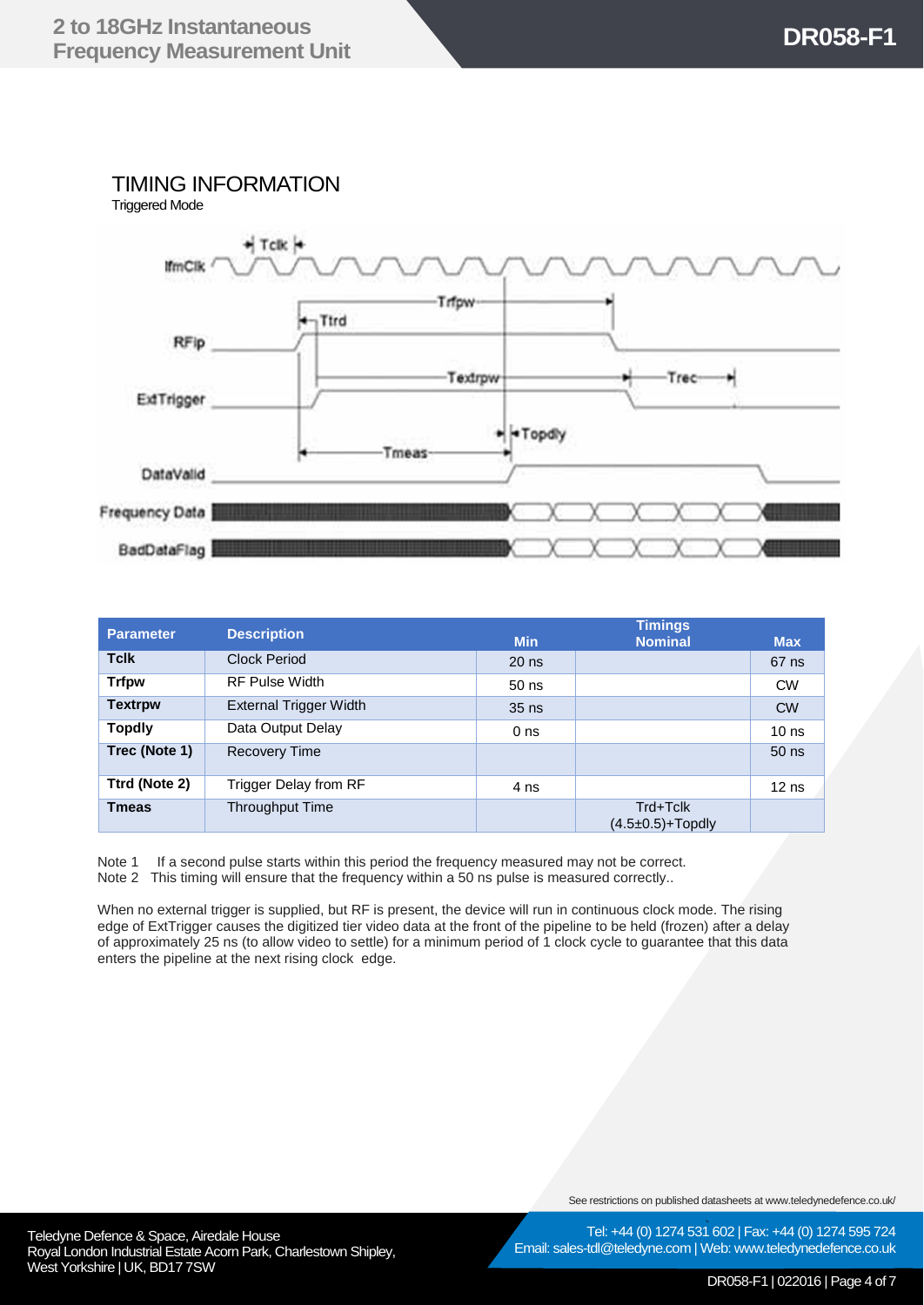## PIN DESIGNATIONS

| Pin                     | <b>Signal</b>    | <b>Direction</b> |
|-------------------------|------------------|------------------|
| 1                       | IFM Clock +      | Input            |
| $\boldsymbol{2}$        | 0V               | Return           |
| 3                       | 0V               | Return           |
| 4                       | Ext Trigger -    | Input            |
| 5                       | Freq 1 -         | Output           |
| 6                       | Ext Trigger +    | Input            |
| $\overline{7}$          | Freq 3 -         | Output           |
| 8                       | Bad Data -       | Output           |
| $\overline{\mathbf{9}}$ | Freq 7 -         | Output           |
| 10                      | Freq 9 -         | Output           |
| 11                      | Data Valid -     | Output           |
| 12                      | Freq 11 -        | Output           |
| 13                      | Data Valid +     | Output           |
| 14                      | Freq 12 -        | Output           |
| 15                      | 0V               | Return           |
| 16                      | $\overline{ov}$  | Return           |
| 17                      | $-5V$            | Power            |
| 18                      | 0V               | Return           |
| 19                      | IFM Clock +      | Input            |
| 20                      | 0V               | Return           |
| 21                      | 0V               | Return           |
| $\overline{22}$         | Freq 0 -         | Output           |
| 23                      | Freq $1 +$       | Output           |
| 24                      | Freq 2 -         | Output           |
| 25                      | Freq $3 +$       | Output           |
| 26                      | Freq 4 -         | Output           |
| 27                      | Bad Data +       | Output           |
| 28                      | Freq 8 -         | Output           |
| 29                      | Freq $11 +$      | Output           |
| 30                      | Freq 10 -        | Output           |
| 31                      | Freq $12 +$      | Output           |
| 32                      | 0V               | Return           |
| 33                      | <b>Freq 13 -</b> | Output           |
| 34                      | $\overline{ov}$  | Return           |
| 35                      | Freq $13 +$      | Output           |
| 36                      | $+12V$           | Power            |
| 37                      | 0V               | Return           |
| 38                      | Freq $0 +$       | Output           |
| 39                      | Freq $2 +$       | Output           |
| 40                      | Freq $4 +$       | Output           |
| 41                      | Freq $5 +$       | Output           |
| 42                      | Freq 5 -         | Output           |
| 43                      | Freq $7 +$       | Output           |
| 44                      | Freq $6 +$       | Output           |
| 45                      | Freq 6 -         | Output           |
| 46                      | Freq $9 +$       | Output           |
| 47                      | Freq $8 +$       | Output           |
| 48                      | Freq $10 +$      | Output           |
| 49                      | OV               | Return           |
| 50                      | $+5V$            | Power            |
| 51                      | $+5V$            | Power            |

See restrictions on published datasheets at www.teledynedefence.co.uk/

Teledyne Defence & Space, Airedale House and the contract of the Contract of Tel: +44 (0) 1274 531 Royal London Industrial Estate Acorn Park, Charlestown Shipley, West Yorkshire | UK, BD17 7SW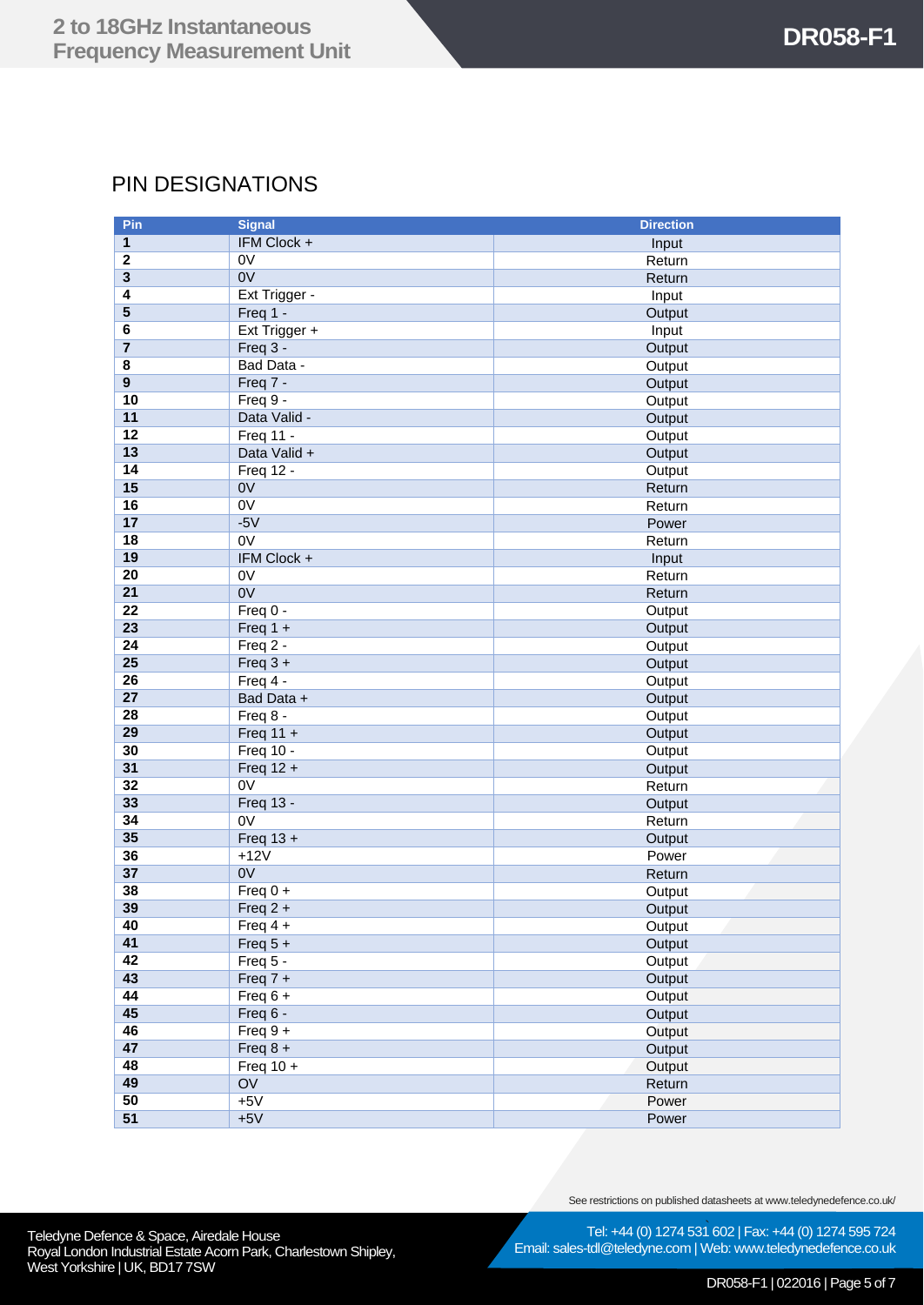#### ENVIRONMENTAL SCREENING

100% of units subjected to: burn in 8 hours operational at 71ºC, random vibration (as below), 5min per axis, thermal shock (as below), random vibration (as below), 5min per axis.

Environmental Data

Compliance can be shown by similarity to the following environmental conditions:

Sinusoidal Vibration: MIL-STD-202F, Method 204 - 5g profile between 5 and 104Hz for 90 min per axis Random Vibration: MIL-STD-810D, Method 514.3 - specified profile (below) with max of 0.2g<sup>2</sup>/Hz for 60 min peraxis, 20 to 2000Hz



Frequency (Hz)

Mechanical Shock: MIL-STD-202F, Method 213B – 15g/11ms, 3 shocks in each axis in each direction (18 total) Acceleration: MIL-STD-202F, Method 212A, condition B, 6 to 14g

High Temperature storage: MIL-STD-810D, Method 501.2 - 95ºC for 8 hours

High Temperature operational: MIL-STD-820D, Method 501.2 – 71ºC / 30min, 60ºC / 60min, 55ºC / 4hr Thermal Shock: 10 Cycles of –40ºC to 71ºC, 5 min ramp, 2hr dwell

Low Temperature storage: MIL-STD-810D, Method 502.2 - -54ºC for 8 hours. Low temperature operational: MIL-STD-810D, Method 502.2 - -40ºC / 60min.

Combined temperature, altitude & humidity: MIL-STD-810D. Method 520 – temperature –40<sup>o</sup>C to 70ºC, storage condition sea level to 17000m (87.6mb), operating condition sea level to 11000m (228mb), relative humidity at sea level 75%, 10 Cycles.

Humidity: MIL-STD-810D, Method 507.2, procedure 2 – RH 85% to 95%, temperature 30ºC to 60ºC, 24 hour cycle, 10 cycles.

EMI/EMC: Generally in accordance with MIL-STD-461E. Please note that system precautions must be taken to prevent interfering signals entering the high gain RF front end.

See restrictions on published datasheets at www.teledynedefence.co.uk/